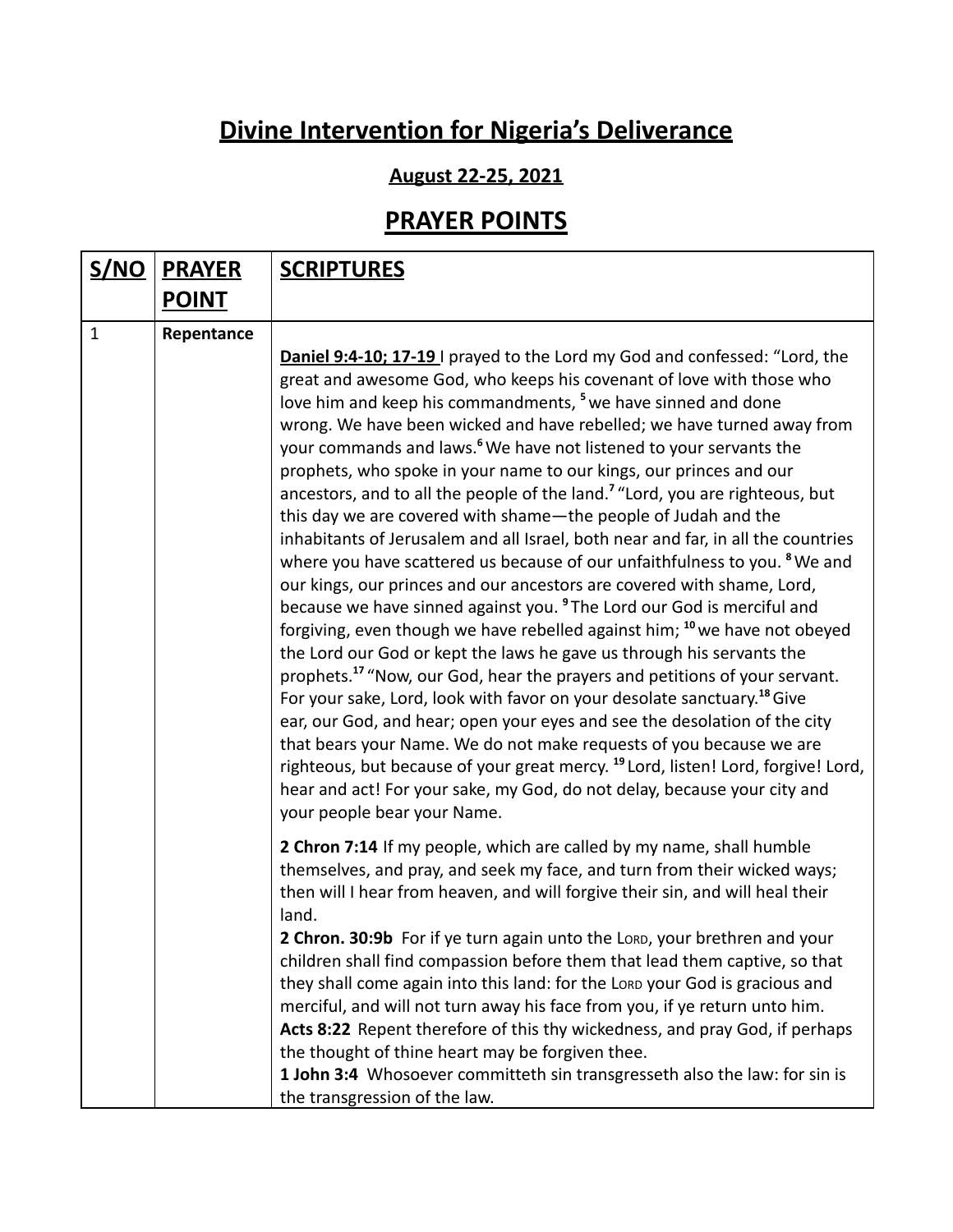| $\overline{2}$ | Cry for      | Heb 4:16 Let us therefore come boldly unto the throne of grace, that we                     |
|----------------|--------------|---------------------------------------------------------------------------------------------|
|                | <b>Mercy</b> | may obtain mercy, and find grace to help in time of need.                                   |
|                |              |                                                                                             |
|                |              | James 2:13 For he shall have judgment without mercy, that hath shewed no                    |
|                |              | mercy; and mercy rejoiceth against judgment.                                                |
|                |              | Lamentations 3:22-23 It is of the LORD's mercies that we are not consumed,                  |
|                |              |                                                                                             |
|                |              | because his compassions fail not                                                            |
|                |              |                                                                                             |
|                |              | Micah 7:18 Who is a God like unto thee, that pardoneth iniquity, and passeth                |
|                |              | by the transgression of the remnant of his heritage? he retaineth not his                   |
|                |              | anger for ever, because he delighteth in mercy.                                             |
|                |              |                                                                                             |
|                |              |                                                                                             |
|                |              | 2 Pet. 3:9 The Lord is not slack concerning his promise, as some men count                  |
|                |              | slackness; but is longsuffering to us-ward, not willing that any should perish,             |
|                |              | but that all should come to repentance.                                                     |
|                |              |                                                                                             |
|                |              | Psalm 25:6-7 Remember, O LORD, thy tender mercies and thy                                   |
|                |              | lovingkindnesses; for they have been ever of old.                                           |
|                |              |                                                                                             |
|                |              |                                                                                             |
|                |              | Ps 40:11-12 Withhold not thou thy tender mercies from me, O LORD: let thy                   |
|                |              | lovingkindness and thy truth continually preserve me.                                       |
|                |              |                                                                                             |
|                |              | Acts 17:26 From one man he made all the nations, that they should inhabit                   |
|                |              | the whole earth; and he marked out their appointed times in history and the                 |
|                |              | boundaries of their lands.                                                                  |
|                |              |                                                                                             |
|                |              | <b>Jeremiah 29:7</b> Also, seek the peace and prosperity of the city to which I             |
|                |              | have carried you into exile. Pray to the Lord for it, because if it prospers, you           |
|                |              | too will prosper.                                                                           |
|                |              |                                                                                             |
|                |              | Lk 1:50 And his mercy is on them that fear him from generation to                           |
|                |              | generation.                                                                                 |
| 3              | Love among   | <b>Ephesians 3:14-21</b> For this reason I kneel before the Father, <sup>15</sup> from whom |
|                | ourselves    |                                                                                             |
|                |              | every family in heaven and on earth derives its name. <sup>16</sup> I pray that out of his  |
|                |              | glorious riches he may strengthen you with power through his Spirit in your                 |
|                |              | inner being, <sup>17</sup> so that Christ may dwell in your hearts through faith. And I     |
|                |              | pray that you, being rooted and established in love, <sup>18</sup> may have power,          |
|                |              | together with all the Lord's holy people, to grasp how wide and long and high               |
|                |              |                                                                                             |
|                |              | and deep is the love of Christ, <sup>19</sup> and to know this love that surpasses          |
|                |              | knowledge-that you may be filled to the measure of all the fullness of                      |
|                |              | God. <sup>20</sup> Now to him who is able to do immeasurably more than all we ask or        |
|                |              | imagine, according to his power that is at work within $us^{21}$ to him be glory in         |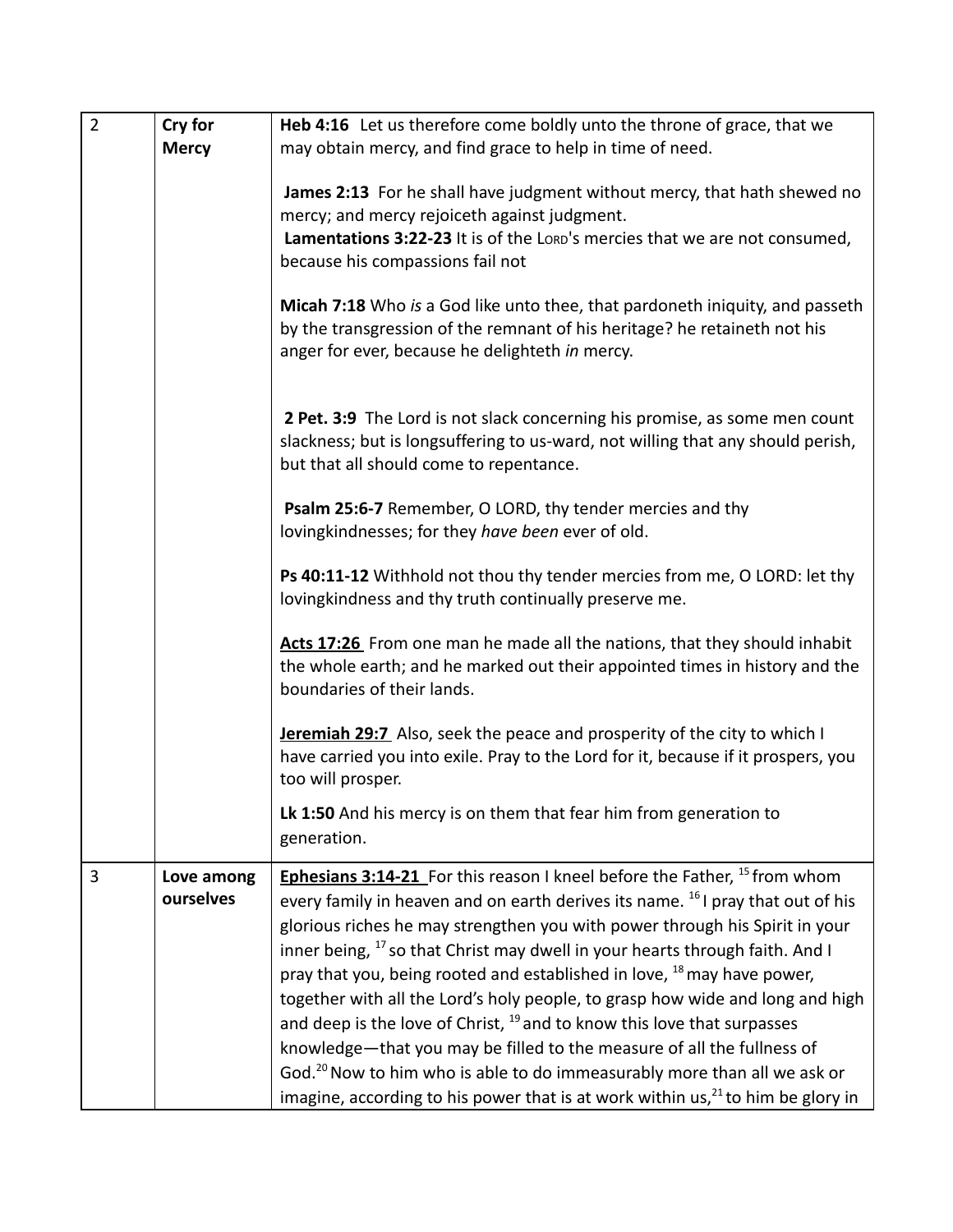|                |                    | the church and in Christ Jesus throughout all generations, for ever and ever!<br>Amen<br>Eph 4:31-32 Let all bitterness, and wrath, and anger, and clamour, and evil<br>speaking, be put away from you, with all malice: And be ye kind one to<br>another, tenderhearted, forgiving one another, even as God for Christ's sake<br>hath forgiven you.<br>1 John 4:7 Beloved, let us love one another: for love is of God; and every<br>one that loveth is born of God, and knoweth God.<br>1 John 4: 20-21 If a man say, I love God, and hateth his brother, he is a liar:<br>for he that loveth not his brother whom he hath seen, how can he love God<br>whom he hath not seen? And this commandment have we from him, That<br>he who loveth God love his brother also.<br>1 Cor 1:10 Now I beseech you, brethren, by the name of our Lord Jesus<br>Christ, that ye all speak the same thing, and that there be no divisions among<br>you; but that ye be perfectly joined together in the same mind and in the |
|----------------|--------------------|------------------------------------------------------------------------------------------------------------------------------------------------------------------------------------------------------------------------------------------------------------------------------------------------------------------------------------------------------------------------------------------------------------------------------------------------------------------------------------------------------------------------------------------------------------------------------------------------------------------------------------------------------------------------------------------------------------------------------------------------------------------------------------------------------------------------------------------------------------------------------------------------------------------------------------------------------------------------------------------------------------------|
| $\overline{4}$ | <b>Fear of God</b> | same judgment.                                                                                                                                                                                                                                                                                                                                                                                                                                                                                                                                                                                                                                                                                                                                                                                                                                                                                                                                                                                                   |
|                |                    | 1 Timothy 2:1-2 I urge, then, first of all, that petitions, prayers, intercession<br>and thanksgiving be made for all people $-$ <sup>2</sup> for kings and all those in<br>authority, that we may live peaceful and quiet lives in all godliness and<br>holiness. <sup>3</sup> This is good, and pleases God our Savior, who wants all people to<br>be saved and to come to a knowledge of the truth.                                                                                                                                                                                                                                                                                                                                                                                                                                                                                                                                                                                                           |
|                |                    | Psalm 33: 6-12 By the word of the Lord the heavens were made, their starry<br>host by the breath of his mouth. He gathers the waters of the sea into jars;<br>he puts the deep into storehouses. Let all the earth fear the Lord; let all the<br>people of the world revere him. For he spoke, and it came to be; he<br>commanded, and it stood firm. The Lord foils the plans of the nations; he<br>thwarts the purposes of the peoples. But the plans of the Lord stand firm<br>forever, the purposes of his heart through all generations. Blessed is the<br>nation whose God is the Lord, the people he chose for his inheritance.                                                                                                                                                                                                                                                                                                                                                                           |
|                |                    | Psalms 22:27-28 All the ends of the earth will remember and turn to the<br>Lord, and all the families of the nations will bow down before him, for<br>dominion belongs to the Lord and he rules over the nations.                                                                                                                                                                                                                                                                                                                                                                                                                                                                                                                                                                                                                                                                                                                                                                                                |
|                |                    | <b>Prov. 21:1</b> In the Lord's hand the king's heart is a stream of water that he<br>channels toward all who please him.                                                                                                                                                                                                                                                                                                                                                                                                                                                                                                                                                                                                                                                                                                                                                                                                                                                                                        |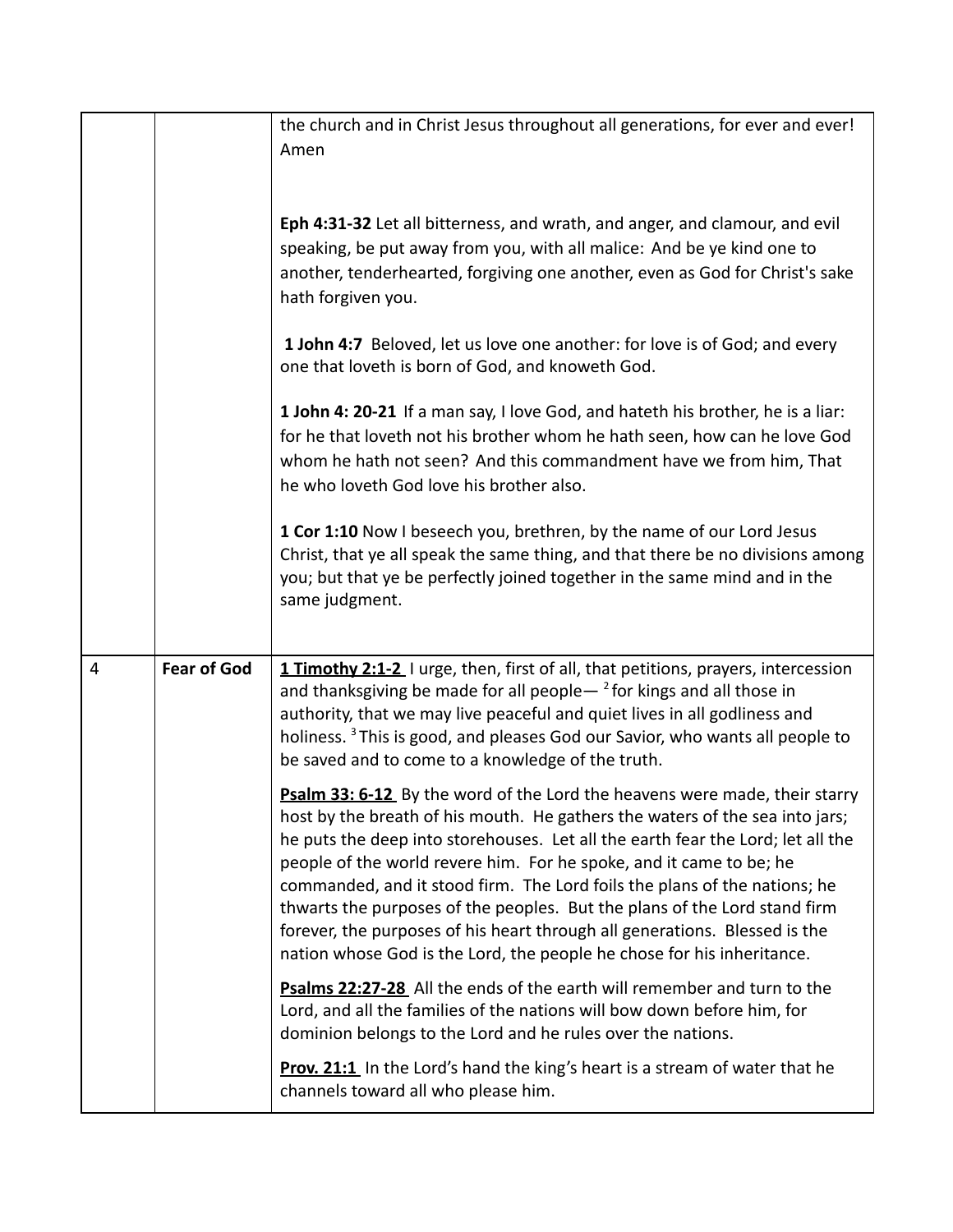|   |                    | Job 12:23-24 He makes nations great, and destroys them; he enlarges<br>nations, and disperses them. He deprives the leaders of the earth of their<br>reason; he makes them wander in a trackless waste.                                                          |
|---|--------------------|------------------------------------------------------------------------------------------------------------------------------------------------------------------------------------------------------------------------------------------------------------------|
|   |                    | <b>Proverbs 11:14</b> For lack of guidance a nation falls, but victory is won through<br>many advisers.                                                                                                                                                          |
|   |                    | <b>1 Peter 2:17</b> Show proper respect to everyone, love the family of believers,<br>fear God, honor the emperor.                                                                                                                                               |
|   |                    | <b>Proverbs 14:34</b> Righteousness exalts a nation, but sin condemns any people.                                                                                                                                                                                |
|   |                    | Deut. 31:6 Be strong and of a good courage, fear not, nor be afraid of them:<br>for the LORD thy God, he it is that doth go with thee; he will not fail thee, nor<br>forsake thee.                                                                               |
|   |                    | Matt 10:28 And fear not them which kill the body, but are not able to kill the<br>soul: but rather fear him which is able to destroy both soul and body in hell.                                                                                                 |
|   |                    | Eccl 12:13-14 Let us hear the conclusion of the whole matter: Fear God, and<br>keep his commandments: for this is the whole duty of man. For God shall<br>bring every work into judgment, with every secret thing, whether it be good,<br>or whether it be evil. |
|   |                    | Ps 2:11 Serve the Lorp with fear, and rejoice with trembling.                                                                                                                                                                                                    |
|   |                    | Ps 34:7 Be strong and of a good courage, fear not, nor be afraid of them: for<br>the LORD thy God, he it is that doth go with thee; he will not fail thee, nor<br>forsake thee.                                                                                  |
| 5 | God's              | Psalm 46:1 God is our refuge and strength, A very present help in trouble.                                                                                                                                                                                       |
|   | <b>Deliverance</b> |                                                                                                                                                                                                                                                                  |
|   |                    | Ps 32:7 Thou art my hiding place; thou shalt preserve me from trouble; thou<br>shalt compass me about with songs of deliverance.                                                                                                                                 |
|   |                    | Ps 34:4 And the LORD shall do unto them as he did to Sihon and to Og, kings<br>of the Amorites, and unto the land of them, whom he destroyed.                                                                                                                    |
|   |                    | James 4:7 Submit yourselves therefore to God. Resist the devil, and he will<br>flee from you.                                                                                                                                                                    |
|   |                    | Ps 107: 6 Then they cried unto the Lorp in their trouble, and he delivered<br>them out of their distresses.                                                                                                                                                      |